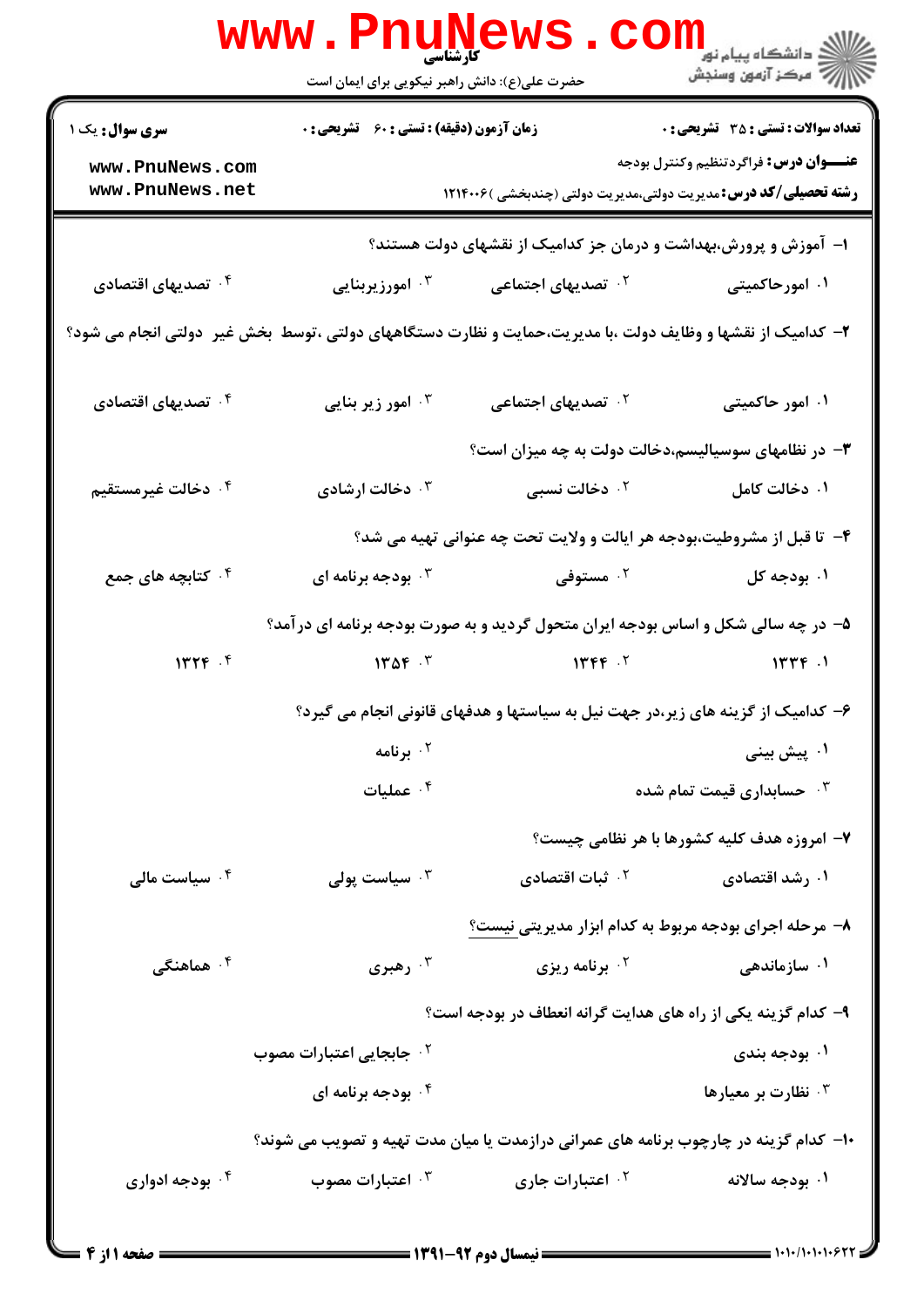|                                                                                     | <b>www.PnuN</b><br>کارشناسی<br>حضرت علی(ع): دانش راهبر نیکویی برای ایمان است |                                                        | الله دانشگاه پیام نور COM<br>اگر دانشگاه پیام نور<br>اگر مرکز آنههن وسنجش                                               |  |
|-------------------------------------------------------------------------------------|------------------------------------------------------------------------------|--------------------------------------------------------|-------------------------------------------------------------------------------------------------------------------------|--|
| <b>سری سوال : ۱ یک</b>                                                              | زمان آزمون (دقیقه) : تستی : 60 ٪ تشریحی : 0                                  |                                                        | <b>تعداد سوالات : تستی : 35 - تشریحی : 0</b>                                                                            |  |
| www.PnuNews.com<br>www.PnuNews.net                                                  |                                                                              |                                                        | <b>عنـــوان درس:</b> فراگردتنظیم وکنترل بودجه<br><b>رشته تحصیلی/کد درس:</b> مدیریت دولتی،مدیریت دولتی (چندبخشی )۱۲۱۴۰۰۶ |  |
| 11- با رعایت کدام اصل بین فعالیتهای بخش خصوصی و سیاستهای دولت هماهنگی ایجاد می شود؟ |                                                                              |                                                        |                                                                                                                         |  |
| ۰۴ اصل سالانه بودن                                                                  | ۰۳ اصل وحدت                                                                  | <sup>۲.</sup> اصل کاملیت                               | ۰۱ اصل شاملیت                                                                                                           |  |
|                                                                                     |                                                                              |                                                        | ۱۲- کدام گزینه ،استثناء بر اصل کاملیت است؟                                                                              |  |
|                                                                                     | ۰ <sup>۲</sup> اصل عدم تخصیص                                                 |                                                        | ۰۱ اصل تمرکز عایدات                                                                                                     |  |
|                                                                                     | ۰۴ در آمدهای عمومی                                                           |                                                        | ۰ <sup>۳ و</sup> ر آمدهای اختصاصی <b>۴</b>                                                                              |  |
|                                                                                     |                                                                              |                                                        | ۱۳- در مالیه جدید، کسری بودجه و استقراض به چه صورت است؟                                                                 |  |
|                                                                                     |                                                                              |                                                        | ۰۱ مردود است.                                                                                                           |  |
|                                                                                     |                                                                              |                                                        | ۰ <sup>۲</sup> همیشه آثار مطلوب دارد.                                                                                   |  |
|                                                                                     |                                                                              |                                                        | همان عدم تعادل اقتصادی است. $^\circ$                                                                                    |  |
|                                                                                     |                                                                              | ۰۴ بستگی به نرخ سود سرمایه گذاری و تراز بازرگانی دارد. |                                                                                                                         |  |
|                                                                                     |                                                                              |                                                        | ۱۴- کسر بودجه اداری ناشی از چیست؟                                                                                       |  |
|                                                                                     | ۰۲ رکود و بحران                                                              |                                                        | ۰۱ عدم کفایت عوامل وصول مالیات                                                                                          |  |
|                                                                                     | ۰۴ کاهش تورم                                                                 |                                                        | ۰۳ مخارج عمرانی                                                                                                         |  |
|                                                                                     |                                                                              |                                                        | ۱۵– کدامیک از راههای تامین کسری بودجه خاصیت ضد تورمی دارد؟                                                              |  |
| ۰۴ سیاست یولی                                                                       | استقراض ملی $\cdot^{\mathsf{v}}$                                             | استقراض بانکی $\cdot$ ۲ استقراض $\cdot$                | ۰۱ چاپ اسکناس                                                                                                           |  |
|                                                                                     |                                                                              |                                                        | ۱۶- کدامیک از انواع طبقه بندی های بودجه ای ،هم به درآمد و هم به هزینه مربوط است؟                                        |  |
|                                                                                     | <sup>۲ .</sup> طبقه بندی اقتصادی                                             |                                                        | ۰۱ طبقه بندی درآمدی                                                                                                     |  |
|                                                                                     | ۰ <sup>۴</sup> طبقه بندی سازمانی                                             |                                                        | طبقه بندى عمليات $\cdot^{\mathsf{y}}$                                                                                   |  |
|                                                                                     |                                                                              |                                                        | ۱۷– کدامیک از انواع در آمدها،حجم تولیدی دولت و میزان اشتغال در اعمال تصدی می باشد؟                                      |  |
|                                                                                     | <sup>۲</sup> ۰ درآمدهای حاصل از فروش کالا                                    |                                                        | ۰۱ در آمدهای مالیاتی                                                                                                    |  |
|                                                                                     | ۰ <sup>۴</sup> در آمدهای غیر مالیات                                          |                                                        | ۰ <sup>۳</sup> در آمدهای حاصل از خدمات                                                                                  |  |
|                                                                                     |                                                                              |                                                        | <b>۱۸- بخش درآمدهای مالیاتی جز کدامیک از گروه درآمدهاست؟</b>                                                            |  |
| <sup>۲</sup> ۰ در آمد حاصل از واگذاری دارائی های سرمایه ای                          |                                                                              |                                                        | ۰۱ در آمد واقعی                                                                                                         |  |
|                                                                                     | ۰۴ در آمد حاصل از واگذاری دارائی های مالی                                    |                                                        | ۰۳ در آمدهای اختصاصی                                                                                                    |  |
|                                                                                     |                                                                              |                                                        |                                                                                                                         |  |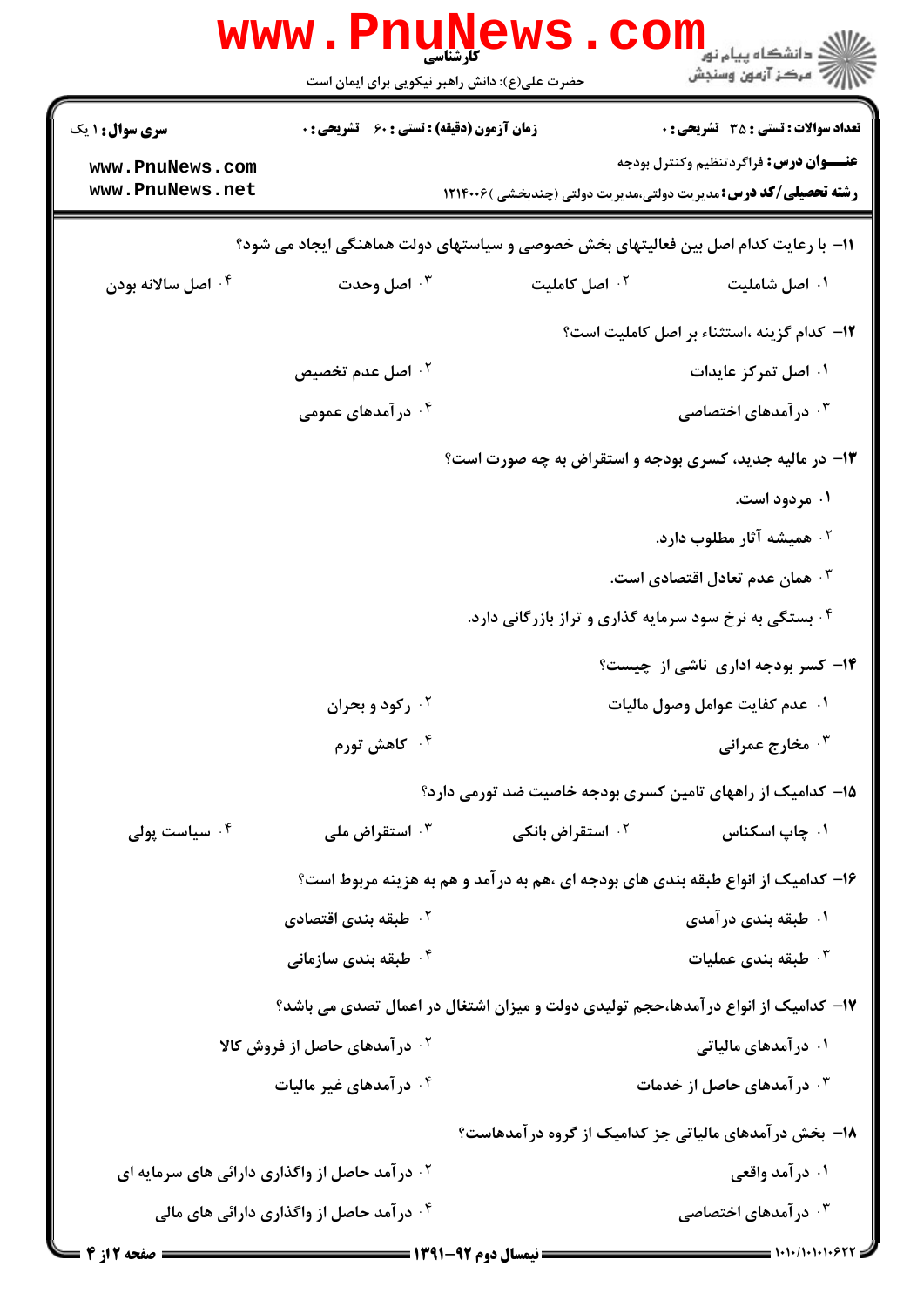|                                                                                                                                       | <b>www.Pnunews.co</b><br>حضرت علی(ع): دانش راهبر نیکویی برای ایمان است                                  |                         | ڪ دانشڪاه پيا <sub>م</sub> نور<br><mark>√</mark> مرڪز آزمون وسنڊش                                                                                                       |  |  |
|---------------------------------------------------------------------------------------------------------------------------------------|---------------------------------------------------------------------------------------------------------|-------------------------|-------------------------------------------------------------------------------------------------------------------------------------------------------------------------|--|--|
| <b>سری سوال : ۱ یک</b><br>www.PnuNews.com<br>www.PnuNews.net                                                                          | <b>زمان آزمون (دقیقه) : تستی : 60 ٪ تشریحی : 0</b>                                                      |                         | <b>تعداد سوالات : تستي : 35 ٪ تشریحي : 0</b><br><b>عنـــوان درس:</b> فراگردتنظیم وکنترل بودجه<br><b>رشته تحصیلی/کد درس:</b> مدیریت دولتی،مدیریت دولتی (چندبخشی )۱۲۱۴۰۰۶ |  |  |
| ۱۹– تفکیک فعالیتهای دولت بر مبنای ماهیت آنها وتعیین و تفکیک مسئولیت دستگاها، از اهداف کدامیک از طبقه بندی های<br>بودجه ای است؟        |                                                                                                         |                         |                                                                                                                                                                         |  |  |
| ا سازمانی $\cdot$ ۴                                                                                                                   | عملیاتی $\cdot$ $^{\mathsf{r}}$                                                                         | ۰ <sup>۲</sup> هزینه ای | ۰۱ در آمدی                                                                                                                                                              |  |  |
|                                                                                                                                       | ۲۰- کارهای آموزش پزشکی در یک دانشگاه علوم پزشکی ،نمونه ای از کدام مورد زیر است؟                         |                         |                                                                                                                                                                         |  |  |
| فصل $\cdot$ *                                                                                                                         | فعاليت $\cdot$                                                                                          | ۰ <sup>۲</sup> طرح      | ۰۱ برنامه                                                                                                                                                               |  |  |
| <b>۲۱</b> - از چه سالی سند چشم انداز ۲۰ ساله به فرایند سیاست گذاری و برنامه ریزی بودجه در ایران افزوده شد؟                            |                                                                                                         |                         |                                                                                                                                                                         |  |  |
| $14\pi$ $\uparrow$ $\uparrow$                                                                                                         | $14.44$ $14.7$                                                                                          | 147.7                   | 14M.1                                                                                                                                                                   |  |  |
| ۲۲- بررسی بودجه کل کشور برای طرح در هیئت وزیران از وظایف کدام گزینه است؟                                                              |                                                                                                         |                         |                                                                                                                                                                         |  |  |
|                                                                                                                                       | ۰ <sup>۲</sup> قوه مقننه                                                                                |                         | ۰۱ شورای اقتصاد                                                                                                                                                         |  |  |
|                                                                                                                                       | ۰۴ وزارت اقتصاد و دارائی                                                                                |                         | شازمان مدیریت و برنامه ریزی $\cdot^{\texttt{w}}$                                                                                                                        |  |  |
| ۲۳- بر اساس کدام روش بررسی بودجه،شقوق مختلف و نتایج حاصل از انها با توجه به هزینه های مربوطه مقایسه شده و بهترین<br>شق انتخاب می شود؟ |                                                                                                         |                         |                                                                                                                                                                         |  |  |
|                                                                                                                                       | ۰ <sup>۲</sup> ارزش نسبی                                                                                |                         | ۰۱ بهبود مديريت                                                                                                                                                         |  |  |
|                                                                                                                                       | ۰۴ اثر بخشی نسبی                                                                                        |                         | تجزیه و تحلیل نهایی $\cdot$                                                                                                                                             |  |  |
|                                                                                                                                       | ۲۴- در ایران سخنرانی رئیس جمهور هنگام تقدیم لایحه بودجه به مجلس جز کدام یک از قسمت های لایحه بودجه است؟ |                         |                                                                                                                                                                         |  |  |
| ۰ <sup>۴</sup> ارائه جداول کلان                                                                                                       | يوستها $\cdot^{\mathsf{v}}$                                                                             | ۲. متن لايحه بودجه      | ۰۱ پیام بودجه                                                                                                                                                           |  |  |
| ۲۵- کمیسیون تلفیق در مجلس ظرف چند روز باید گزارش نهایی را به مجلس شورا تقدیم کند؟                                                     |                                                                                                         |                         |                                                                                                                                                                         |  |  |
| ۰۰ ۲۰ روز                                                                                                                             | ۰۳ ۱۵روز                                                                                                | <sup>۲.</sup> ۱۲روز     | ۰۱ ۱۰روز                                                                                                                                                                |  |  |
|                                                                                                                                       |                                                                                                         |                         | ۲۶- کدام گزینه در خصوص بررسی و تصویب بودجه صحیح است؟                                                                                                                    |  |  |
|                                                                                                                                       |                                                                                                         |                         | ۰۱ تصویب بودجه دو شوری است.                                                                                                                                             |  |  |
| <b>۲۰ فرصتهای بررسی و تصویب بودجه جنبه قانونی ندارد.</b>                                                                              |                                                                                                         |                         |                                                                                                                                                                         |  |  |
| نمایندگان مجلس در بررسی بودجه حق پیشنهاد خرج ندارند. $\cdot$                                                                          |                                                                                                         |                         |                                                                                                                                                                         |  |  |
|                                                                                                                                       |                                                                                                         |                         | ۰۴ بررسی بودجه همانند لوایح عادی است.                                                                                                                                   |  |  |
|                                                                                                                                       |                                                                                                         |                         |                                                                                                                                                                         |  |  |